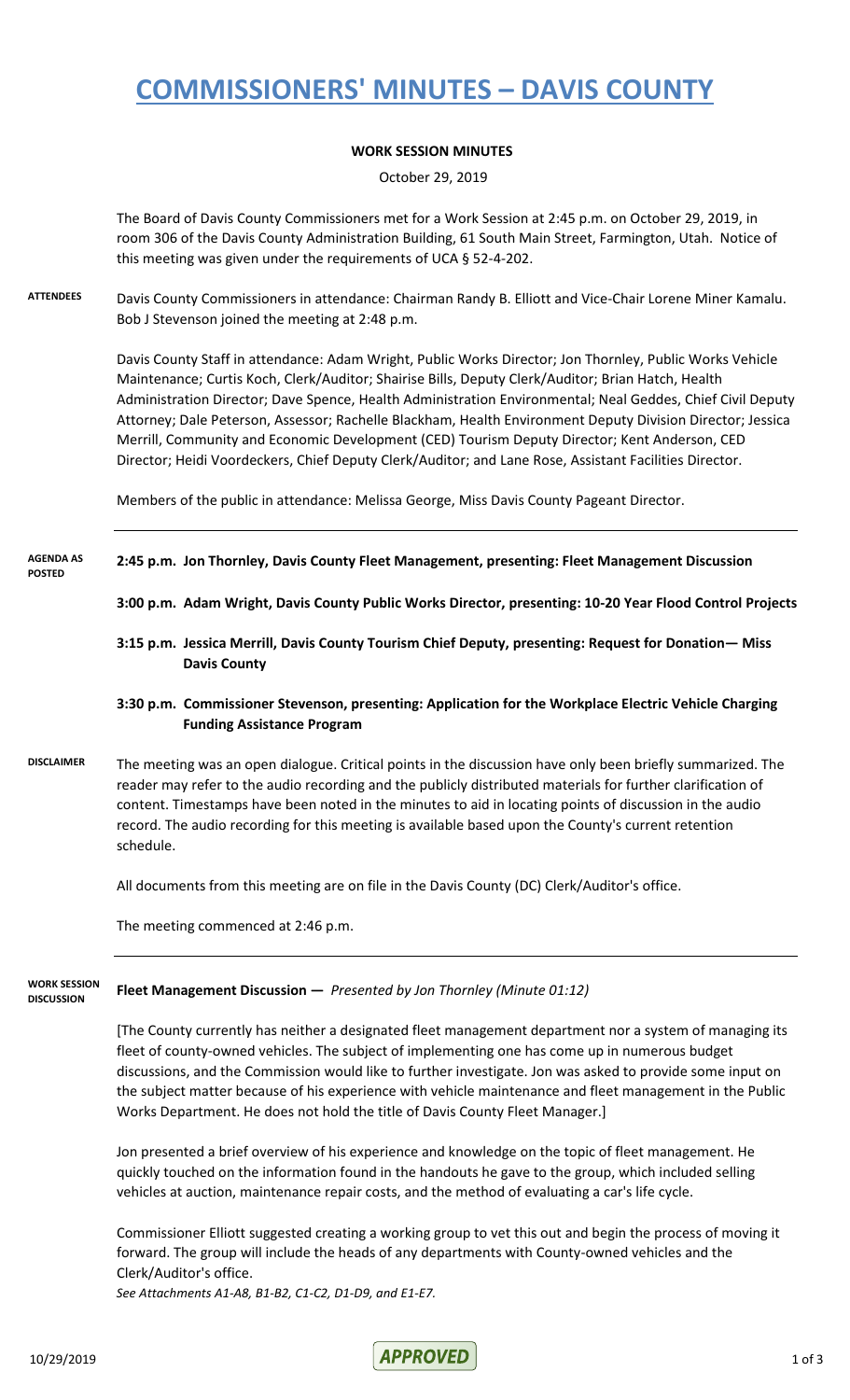# **COMMISSIONERS' MINUTES – DAVIS COUNTY**

### **10-20 Year Flood Control Projects —** *Presented by Adam Wright (Minute 14:38)*

Adam presented a spreadsheet listing the Public Works Department's projects to be completed within the next 10 to 20 years. They are still in the process of acquiring project pricing and prioritizing the list. Some items on the list were discussed in more detail. Curtis asked that a project construction date column be added to help prioritize projects as it relates to budget allocations. Adam anticipated that all projects would be identified, and the cost estimates and prioritization of each completed within the next month. At that time, Adam will meet with the Commission and report on the outcomes.

Adam updated the Commissioners on the Union Pacific construction contract. He received it today, and it is currently in review for signatures. *See Attachment F.*

### **Request for Donation for Miss Davis County —** *Presented by Jessica Merrill (Minute 23:48)*

Jessica explained that, historically, the donation to the Miss Davis County organization has come out of the Tourism budget. Research done this year found they are not a legitimate non-profit organization. This discovery creates a conflict with State statute provisions for how the money can be used and prevents the County from donating to the organization using Tourism monies. Being a non-profit organization qualifies the use of Tourism dollars to fund their donations.

The Miss Davis County organization requested a donation of \$5,200 in July of this year but, due to the conflict, Jessica is unsure of where the funds should come. Curtis gave some suggestions on how to fund the request. Melissa George, the new pageant director, was told Miss Davis County falls under the umbrella of the Miss Utah non-profit status, but it appears they do not. She is unsure about how to proceed. It was suggested she apply for non-profit status, but Curtis cautioned her of the obligations and responsibilities of being a 501(C)(3) organization.

There was some concern, expressed by the Commission, about the staff time spent on this matter. Commissioner Elliott offered to spend some time helping Melissa problem solve the issue, so as to prevent this problem in the future and not consume any more staff time. There was some discussion of where the money will come from to be able to pay for the donation that was obligated to them for this year. Davis County is its sole source of funding.

## **Application for the Workplace Electric Vehicle Charging Funding Assistance Program —** *Presented by Commissioner Stevenson (Minute 47:16)*

Commissioner Stevenson opened the discussion of the possibility of submitting a grant application for the Workplace Electric Vehicle Charging Funding Assistance Program. Rachelle Blackham gave some background on the funding for the application. Legislation passed in 2019, appropriated \$4.9 million for infrastructure for electric charging stations. The launch date was September 16, 2019, and last month the State began accepting applications. The financial assistance from the grant provides 50 percent of funds towards equipment purchase and installation. There is also a Rocky Mountain Power incentive grant that the County qualifies for, which is 75 percent payment for the equipment and can be used in conjunction with the legislative grant. Both grants are reimbursable, so the equipment and installation costs would be paid upfront, and then reimbursed. After grant approval, the project must be completed within two years. The application process is first-come-first-served.

There was a more broad discussion of where to place the infrastructure, what kinds of charging stations may benefit the county, and how to plan for the future. Some considerations of the public and County use of the infrastructure will need to be made. There are currently 1,000 electric vehicles registered in Davis County. A group will be assigned to review the bid process and the application requirements.

**MEETING** The meeting was adjourned at 3:51 p.m. **ADJOURNED**